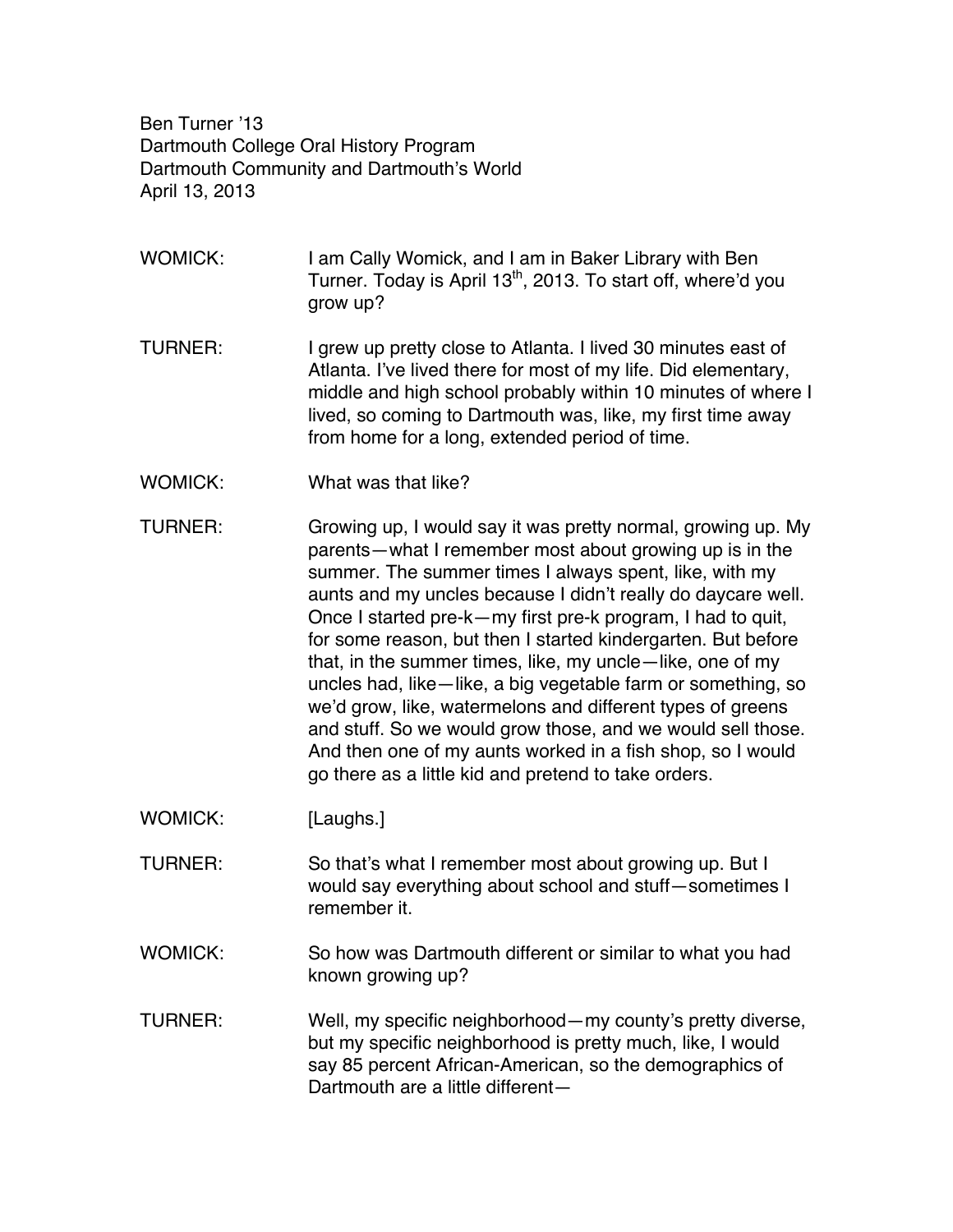## WOMICK: [Chuckles.]

TURNER: —from that. And then, of course, there's, like, the other stuff people always mention, like the weather, the snow. That's different. Being away from, like—not being able to get to the city within 20 minutes. That was probably the biggest change with Dartmouth and Hanover, the demographics.

WOMICK: How do you think that experience affected your time here?

TURNER: I would say it made me more aware of kind of—not necessarily other cultures—you do have that here, too, with, like, being a lot of international students. But I think it makes you more aware of how environments change when demographics change, how it is to be, like, in a space that's, like, minority—a lot of minorities versus a space where there aren't many minorities, and you kinda notice—you become interested in noticing how people interact with each other, who are from different backgrounds,—so racial, class backgrounds. And then you can kinda take those experiences with you.

> I think when I leave here, along with, like, the stuff I've learned in class, I feel like I've learned so much outside of class. And I guess that's, like, an intersection between just growing up—you know, going from, like, a high school to become an adult, but then also having the experience in Hanover and at Dartmouth with so many different types of people from so many backgrounds.

And then you get to see—the other thing about coming to a place like Dartmouth, because people *are* from so many perspectives, you kind of get to understand and get to know what people think about *you* and what people think about the South.

WOMICK: [Laughs.]

TURNER: When you tell people you're from Georgia or anyplace in the South, people are always, like, "Uhhhhh!" They cringe 'cause they think it's a horrible place. And I understand, obviously, their reservations. But that's interesting, too. Yeah.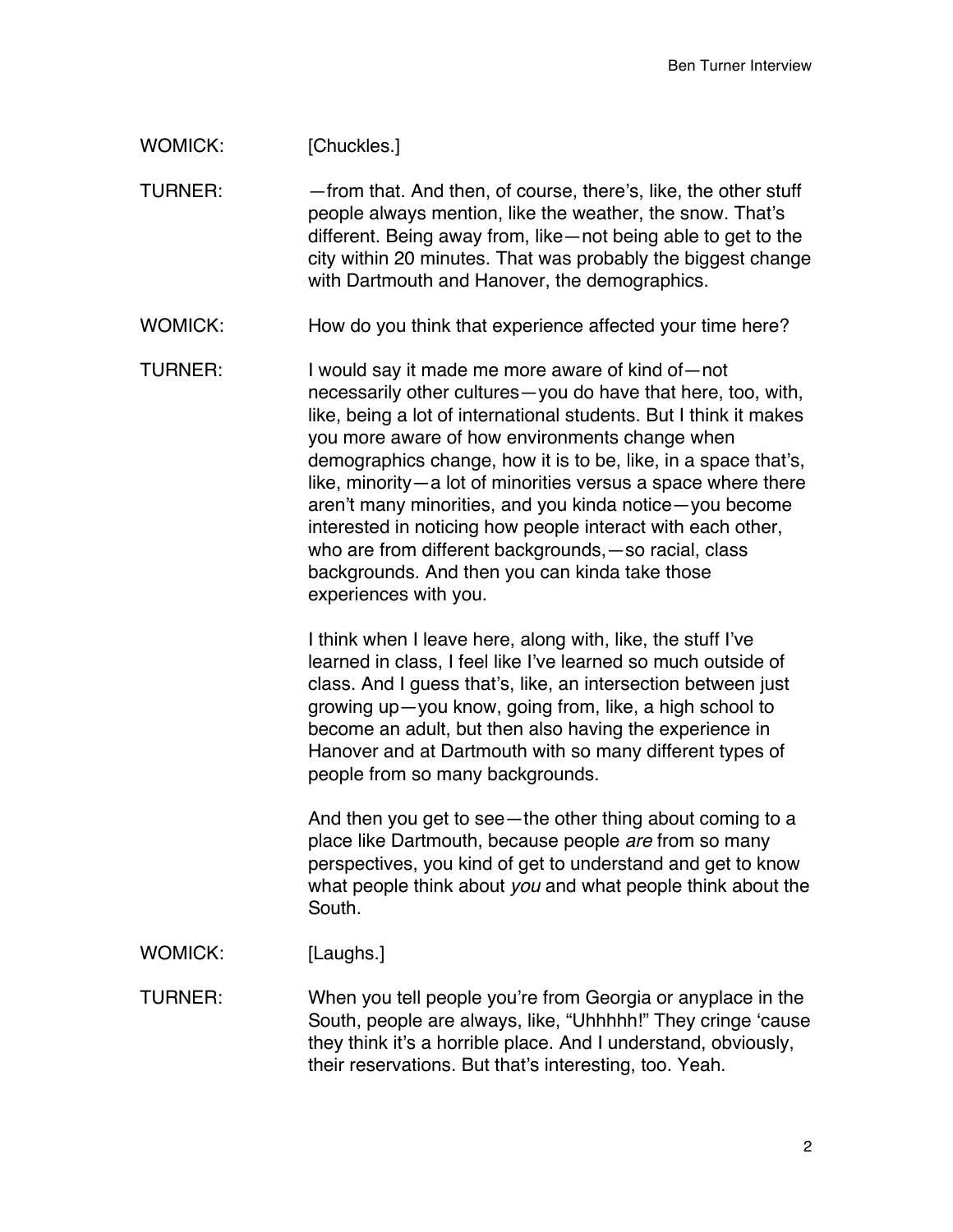- WOMICK: So how did you end up at Dartmouth? It's pretty far away from home.
- TURNER: Yeah. [Laughs.] That's a very good question. Sometimes I ask myself, *What was the process coming to Dartmouth like?*
- WOMICK: [Laughs.]

TURNER: Honestly, for me, I didn't think much about going away from home, because I always wanted to go to Emory, growing up, which is, like—it's a pretty big university in Atlanta. So I figured I would go to Emory. But then in high school I started looking at other schools. I guess maybe it was, like, some counselors gave presentations on colleges and stuff. And then once you take the PSATs, you start getting so much mailing, and Dartmouth mail came. I think it was Dartmouth—I can't remember if it was called Dartmouth Immersion or Dartmouth—it's something like Dartmouth Bound. It's, like, a recruiting program. So I got a e-mail about that, saying, "Hey, just come out for a couple of days." So I was, like, "Yeah, I'll come." And that's basically what really got me seriously thinking about Dartmouth, aside from, like, some other schools that I was already applying to.

- WOMICK: So what was that trip here like?
- TURNER: The trip here. What was it like? I always tell people that one of my favorite shows growing up was *Murder, She Wrote*, which is—I don't know if you've ever seen it, but it's a show starring [chuckles] Angela Lansbury. [Chuckles.] It's very weird, 'cause I grew up with a lot of old people, I guess. But it's set, like, in a town in Maine. So coming up here, that's all I could think about.
- WOMICK: [Laughs.]

TURNER: 'Cause I got off the plane in Boston, but it's, like, a two-anda-half-hour bus ride on the Coach. I never expected anything like that before. And there were just trees and trees and mountains and mountains [laughter]. And all I could remember thinking was, *Where is this school?* And *There's no way I'm comin'.* [Laughter.] I just remember thinking, *I'm*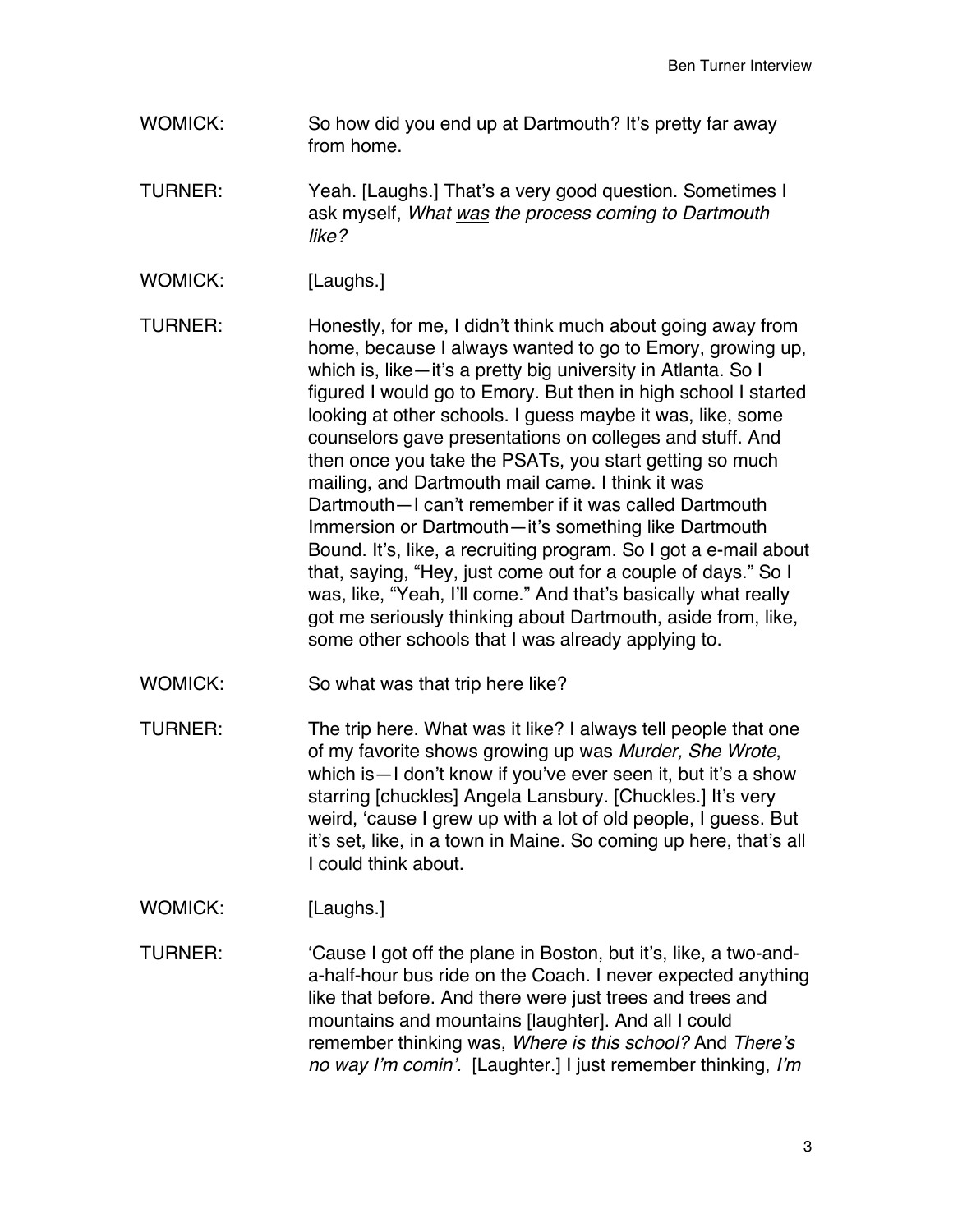*gonna enjoy the weekend, and then that's it. I'm not—I can't come to this place.*

WOMICK: [Chuckles.]

- TURNER: But once I got here, things changed, and I guess I kind of romanticized Hanover and the town and the place, thinking about that TV show [chuckles] and thinking—I honestly thought—you know, *It's only—it's four years, so I might as well give it a shot and see what comes of it.* And that's how I got to Hanover. [Chuckles.]
- WOMICK: So is that when you made your decision?
- TURNER: No, it took me a while, actually. Even after I'd been accepted, I went back and forth, because I was deciding between Emory, Rice and Dartmouth. But Dartmouth won out. I guess I was feeling a little adventurous, and that's what happened. [Chuckles.]
- WOMICK: I guess so.
- TURNER: Yeah.
- WOMICK: So did you have a chance to come to campus again before orientation? Or was that—?
- TURNER: I didn't. I didn't. I skipped out on Dimensions. It didn't really line up with my spring break well, and I—you know, I can't afford to fly everywhere all the time, so no.
- WOMICK: So, then, orientation. What was that like?
- TURNER: What was orientation like? Oh, Trips. Trips during orientation. That's great. It was a little awkward for me, like, the dancing parts of orientation. I don't really like to dance in front of other people. I did the rock climbing section of the trip, which I liked but which was also something new for me. Even before leaving, my mom took me—we went to I think it's REI [chuckles] camping store, and we were looking around because they send you a list of recommendations, like, a backpack and "get this." Well, we left. We didn't really buy anything because we realized how expensive everything was, and we were, like, "Ahhh! I'm not gonna get this."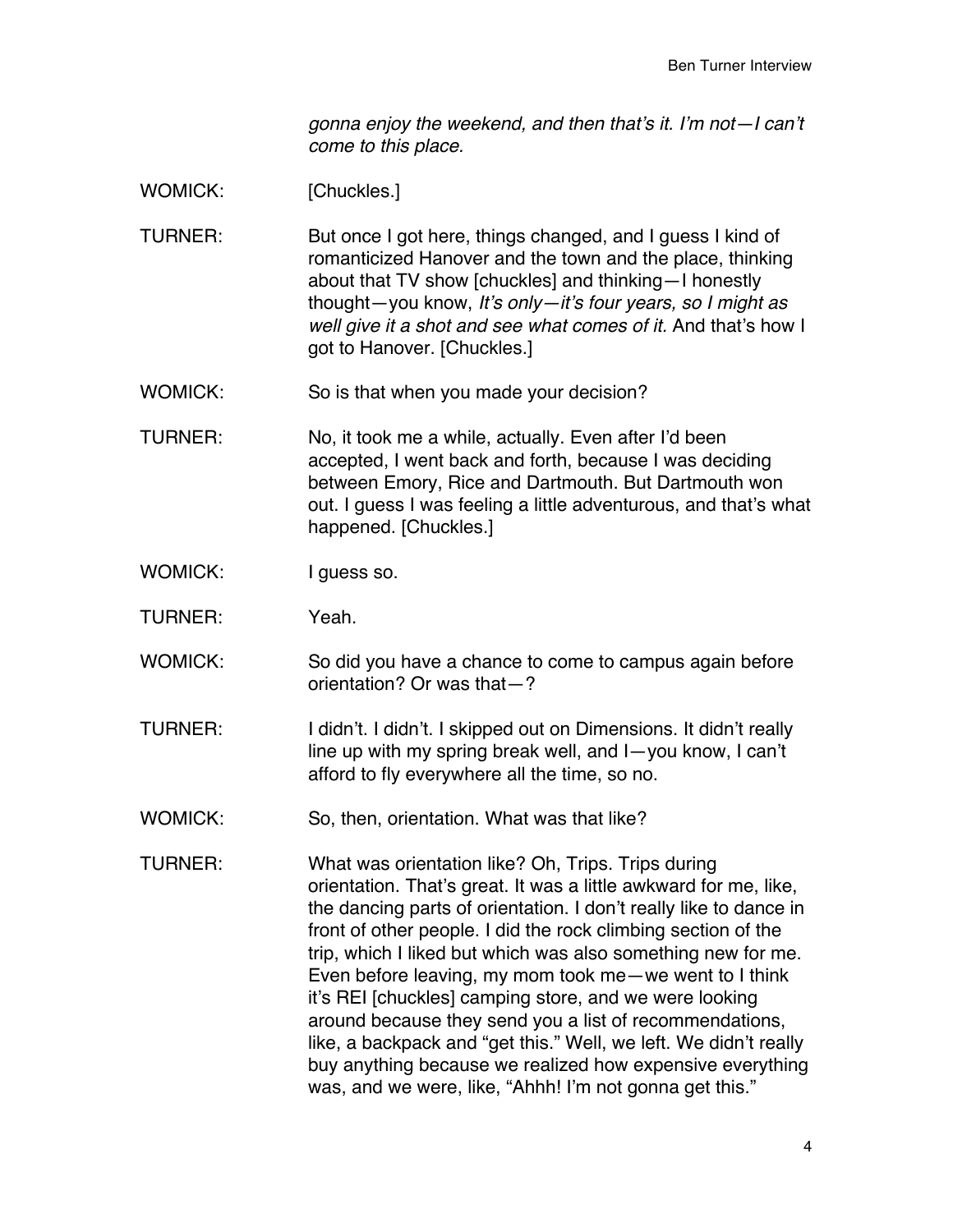But fast forward, getting to Dartmouth and going on trips. I enjoyed it. I enjoyed the rock climbing, the rock climbing experience. Again, I was thinking adventure, something new, you know? Meeting new people was another part of the trips. It's like one of those situations where you're kind of forced to meet new people. Like, throughout orientation everyone is very—we're kind of are forced to be very open. But it's also good because you can just walk up to people and you ask them—everyone is just walking up to each other. Like, "What's you're name? Where are you from?" So I think that's a very exciting part of Dartmouth. It's a high of the Dartmouth experience, so I think it's really good, and it really got me excited, going into the quarter.

WOMICK: So how *was* freshman year?

TURNER: How was freshman year? Freshman year was good. Freshman year was good. I can't say I had much of a academic compass. I knew before coming in that I probably wanted to go to law school after Dartmouth, but I didn't really know much about navigating—like, both of my parents went to college local, my brother went to college local, so we're not really of the Ivy League college folk. So I didn't know much about navigating the whole system—like, which classes to pick; like, how to—you know, really schedule schedule your classes or, like, you needed to take certain classes for certain things, and then you got to balance that with the social life at the nighttime [chuckles]. I had no idea about nighttime social life at Dartmouth, which is a whole 'nother world. They should definitely send you a book along with your orientation guide about nighttime social life.

> So it was good. For me, my freshman floor—my freshman floor—I found, like, some really good people on my freshman floor, so that really helped. We lived in the River, so that really helped kind of ease my transition into Dartmouth a lot, 'cause I'm still friends with a lot of people, with a good number of people from my freshman floor.

> I'm trying to think of a—I think during my freshman year, I dropped one of my classes, so that was, like, my first experience of failure. *Oh, no! Am I a failure?* But I got over it. Learned from it. And came out pretty good. Yeah.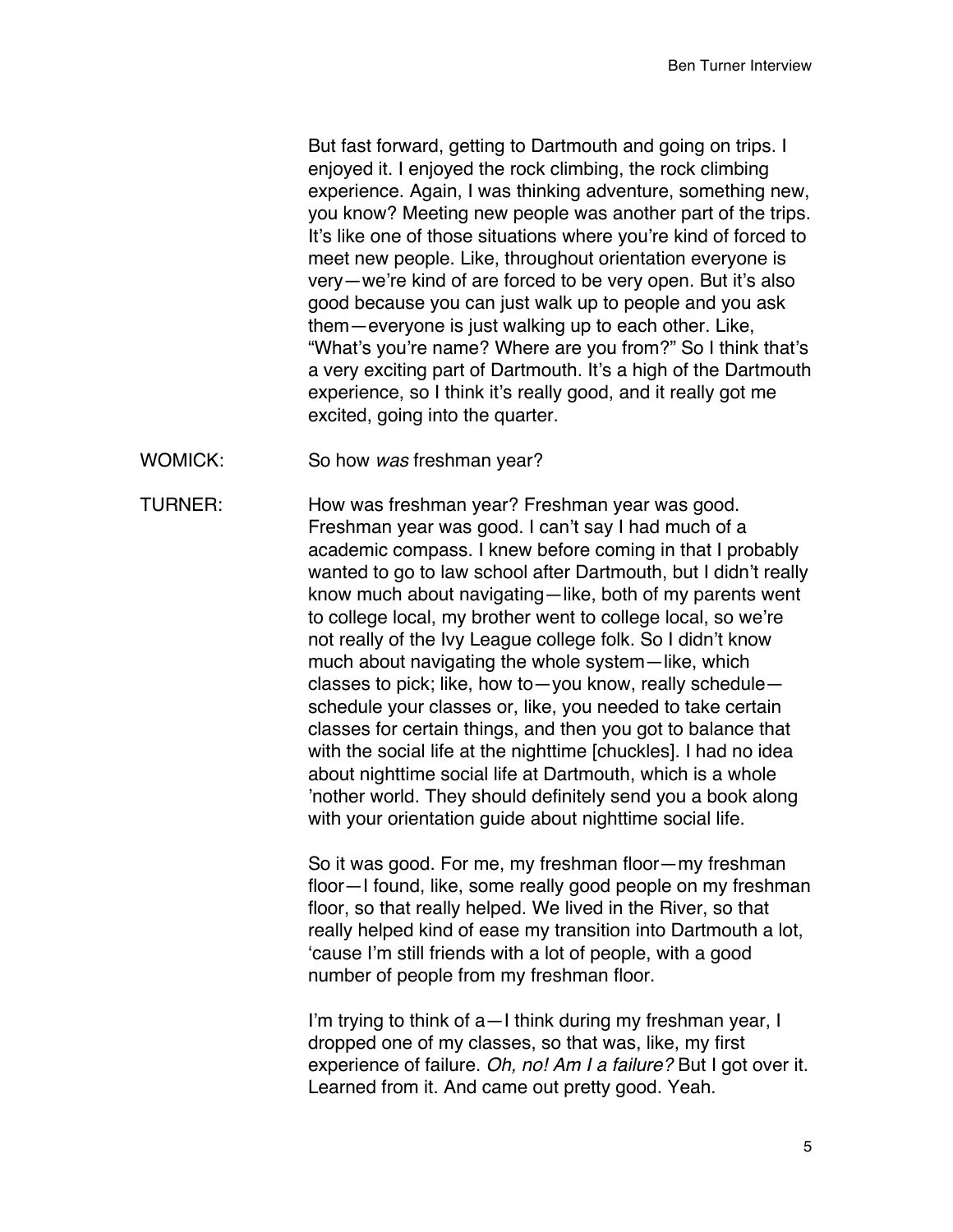## WOMICK: So where did you find your community freshman year?

- TURNER: Where did I find my community. That's a really g-—that's really interesting. For me, I would definitely say my freshman floor. Yeah, I would say my freshman floor because I tried out a lotta different—I tried out different clubs and organizations, just based on my interests, whether it was, like, a social entrepreneurship or the philanthropy club or, like, tae kwon do or—just different things on campus. And I can't—I never really found community in any of those things. But I always had my freshman floor, and we've always been close, so I would definitely say that's where I found community.
- WOMICK: Okay. Do you think the friendships you made during freshman year have carried over to the rest of Dartmouth?
- TURNER: For me, they've definitely carried over because right now I live with—I live with my freshman roommate.
- WOMICK: Wow!
- TURNER: [Laughs.] And I live with another guy who was in the same dorm, so those friendships have definitely carried over for me. I don't think that's necessarily the norm for Dartmouth, though, because of the quarter system and because of the Greek system, I think. One thing I've noticed—I'm unaffiliated, and I've remained unaffiliated, which is, like, something worthy of saying in a Dartmouth interview. But what I've seen is that unless you really rush the same place with your friends, you kinda drift apart. And I think that has a big impact on changing friendships when people are at Dartmouth. And if it's not—you know, like, even if they're, like, rushing, like, co-ed houses or different undergraduate societies.

But me and my friends, I guess we were a little similar in that we didn't invest too much in the Greek system, and that's how we've remained close. And it's probably even made us—kind of reinforced our closeness because especially at a place where Dartmouth—so many people are affiliated, it can—I guess it *can* be isolating, to an extent, if you're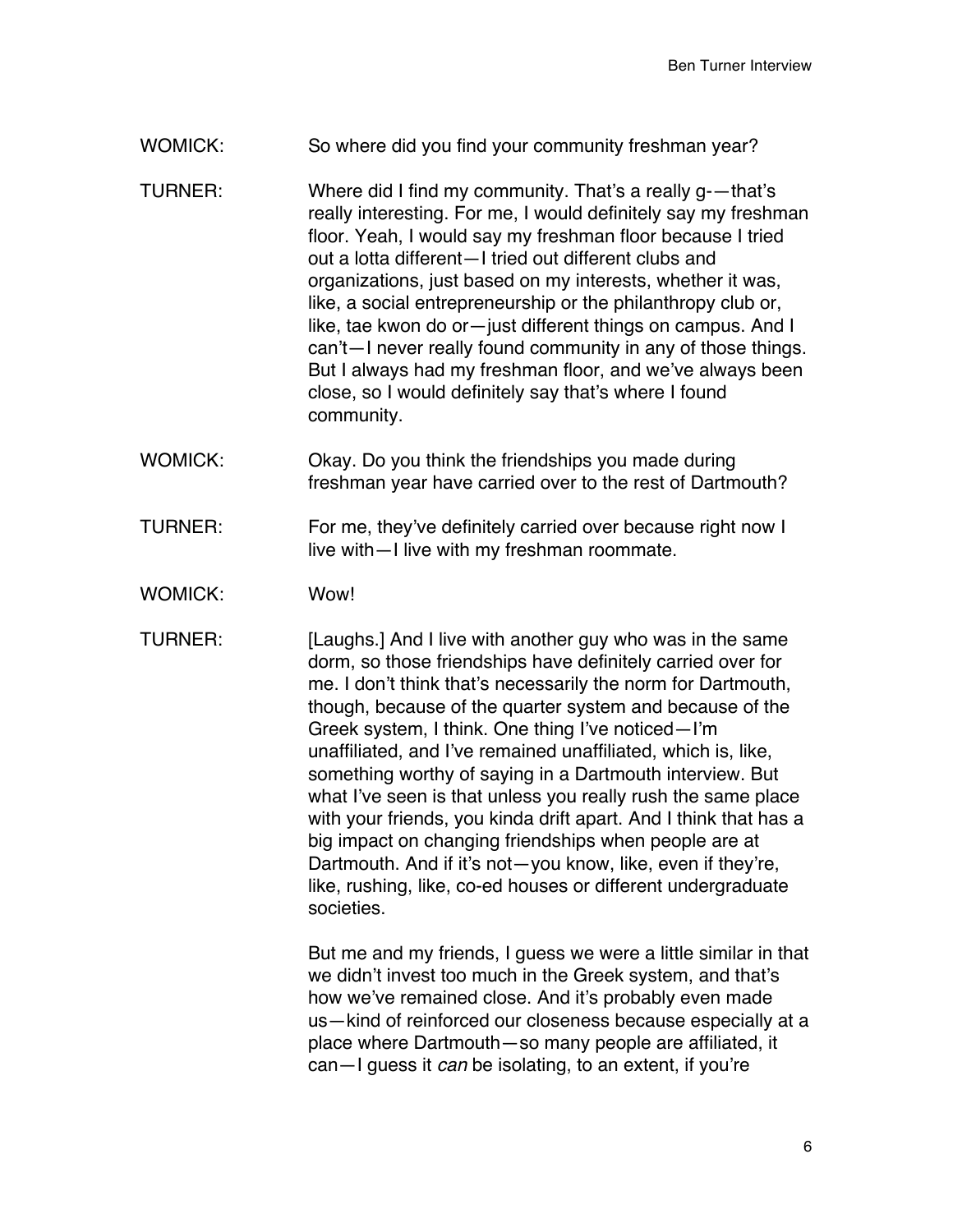unaffiliated, so I would that probably reinforced our friendship. Yeah.

WOMICK: So, carrying over from freshman to sophomore year, what was sophomore year like?

TURNER: What was sophomore year like? Sophomore year started sophomore year was good. It did start a little rough, though, because I decided to take up the Mandarin language. [Laughs.] Which is interesting, because—you know, it's a tonal language, so it's an interesting pursuit to take that. So I would say that was the most interesting academic thing of the year. [Chuckles.]

> I can't remember much about my social life because I didn't—well, I do remember in the fall being someone who wasn't going through a pledge process. [Laughs.]

- WOMICK: Mm-hm. And that was just something that never interested you?
- TURNER: [Sighs.] I can't say I never thought about it, 'cause I did think about it. But I didn't have—I didn't have as much motivations to the point where I was, like, *Oh, this is just something I have to do,* 'cause I think a lot of people think you just—like it's just a given: You come to Dartmouth, you have to exist within the frat system. And I didn't think it was necessary to rush. But I think that's also because of the perspective I bring to Dartmouth. You know, my parents—like, I said, you know, college wasn't that big of a—it was—they really want me to, you know, do well in higher education, but it wasn't that big of a deal for them, so obviously, things like Greek affiliation—it varies per college, too, but it's not as big of a deal.

And then I can also say I honestly had a negative experience before coming to Dartmouth, more with Greek, just because—a lot of the teachers that I had were actually affiliated. Like,—well, some of the teachers—well, not all of them, but some of the teachers I didn't like [chuckles] were affiliated, so I always thought of Greek organizations as being very—and I know they do—you know, they do good things in community service and all that stuff, but my perception as a kid growing up was just that they were very,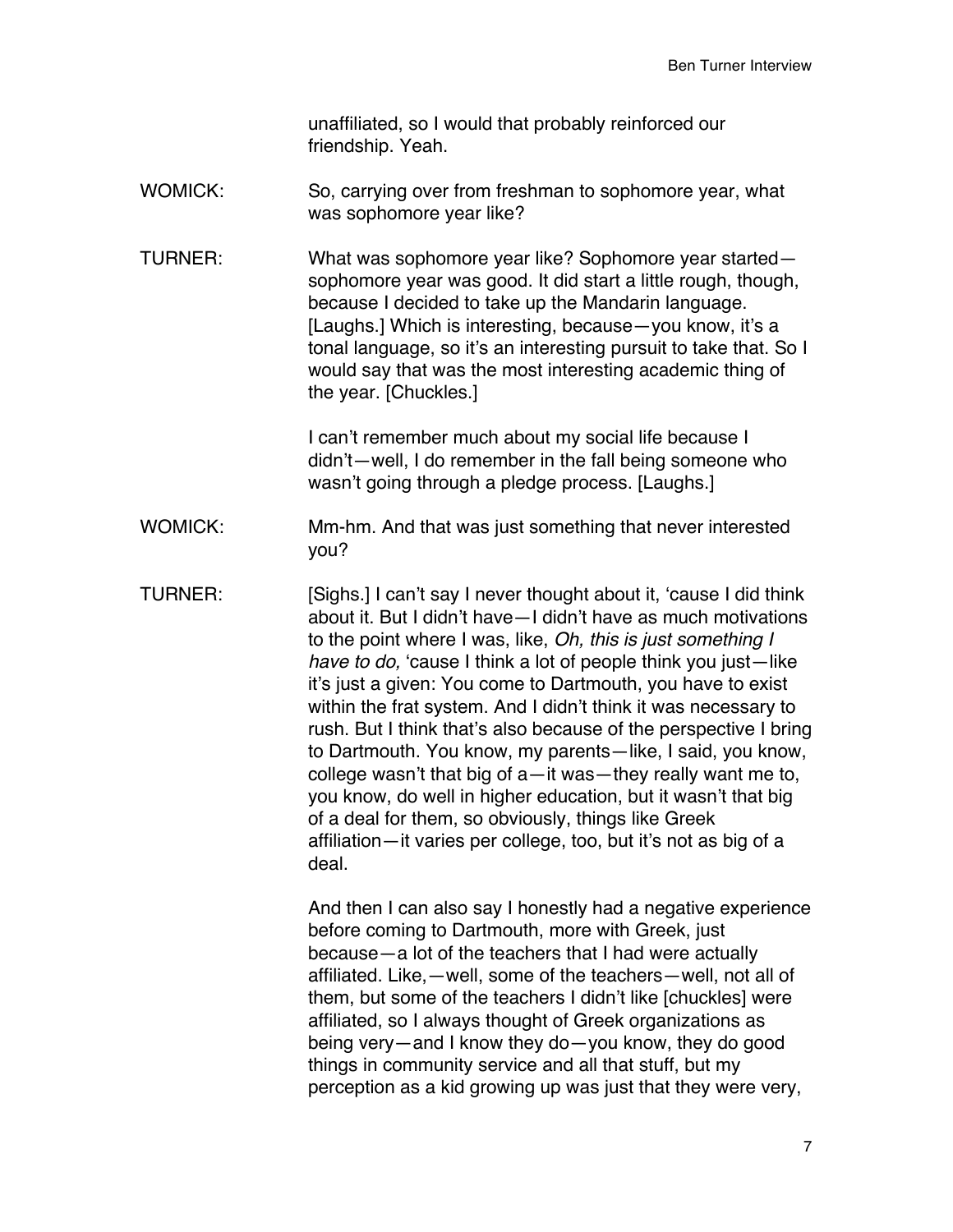like, socially clique-ish. So I can honestly say I was kind of probably a little turned off, even before I got here about Greek organizations. Yeah.

- WOMICK: Yeah.
- TURNER: Yeah.
- WOMICK: So how do you think that impacted your sophomore year?
- TURNER: Well, in the fall it was a little isolating. [Laughs.] But my roommate—my roommate wasn't going through the process, so that was good. We had each other. [Laughter.] The two of us. [Laughs.] But I'll say it was isolating, yeah.
- WOMICK: Mm-hm. So did any of your other friends choose to rush? Did that shake up your friend group any?
- TURNER: Did any of them choose…? Right now, I live with—one of the guys I live with is affiliated, but it's not as big of a deal now that we're all seniors. Yeah. But in sophomore year—I would say in the fall, I probably didn't interact with him as much. Yeah. So not like my immediate friend group sophomore year. Didn't really shake up things that much. I guess maybe—and I would say all of my friends kinda had these different—we have—I don't want to call them—maybe some would call them nontraditional perspectives or backgrounds coming into Dartmouth. You know, like, two of my friends they're, like, children—they're, like, children of immigrants. And, like, my roommate now—like, I don't think—his parents weren't affiliated. Or, you know, they went to a school where they didn't have Greek organizations. So I would say your background also affects how you approach it.
- WOMICK: Mm-hm. So what about the rest of sophomore year, going into junior year? What was that like?
- TURNER: The rest of sophomore year going into junior…That's when, like, the internship craze started in trying to figure out—it hit me that I might need a job one day. [Both chuckle.] And that's when the pressure to kind of be, like, *Well, what am I kinda interested in?* And I tried different groups on campus. Some of them didn't pan out; some of them did. I definitely started applying for internships around that time. I got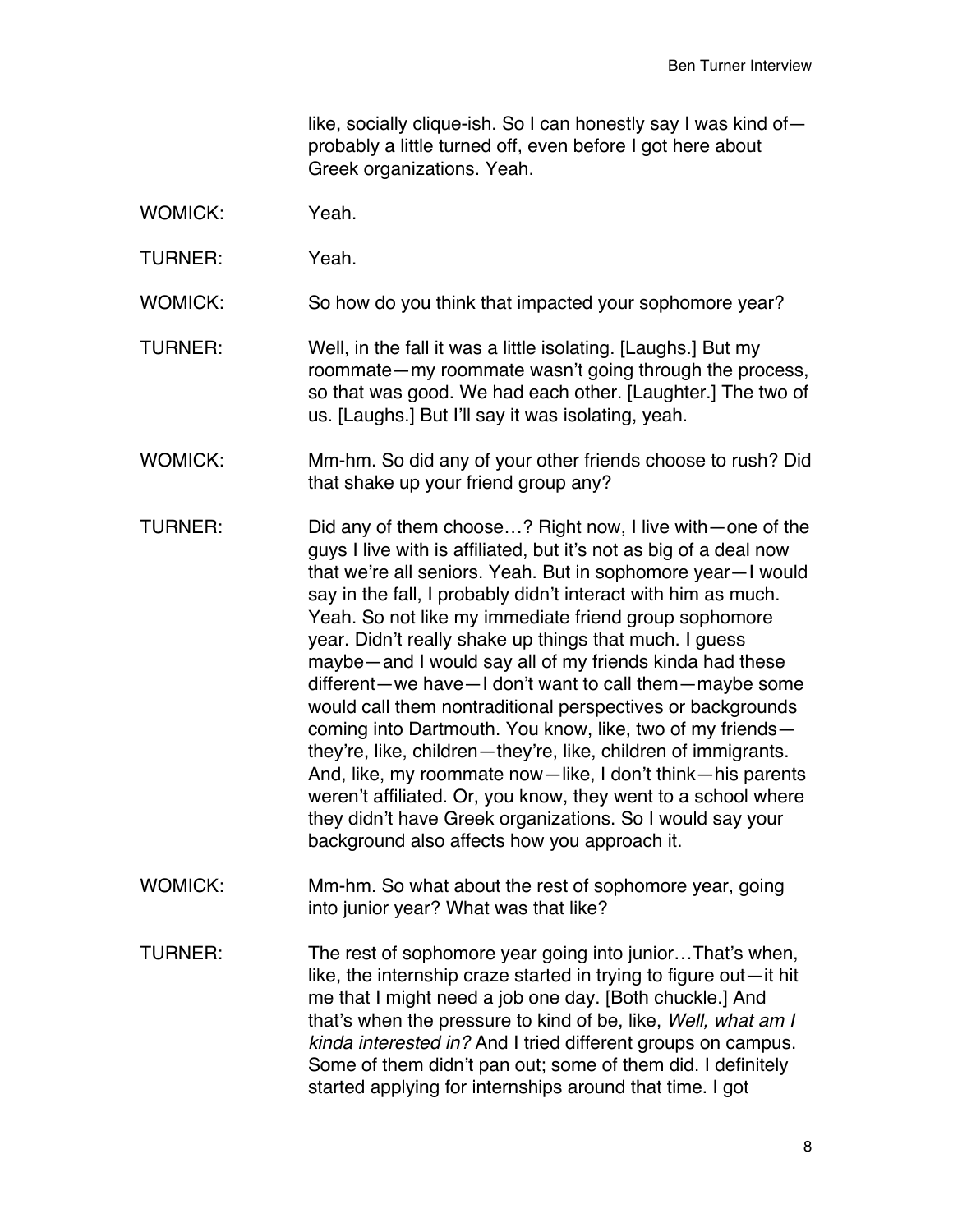involved in tae kwon do because I needed—I started it as a PE credit, but then I really liked it. So I, like, became more involved in, like, tae kwon do at the gym, and I would say I probably branched out more with just discovering more about Dartmouth.

Like, through the Tucker Foundation I started volunteering. I joined the Big Brothers/Big Sisters Program, started working with a kid in West Leb, getting to know, like, more about, like, the geography, the landscape around Hanover—like, the towns—you know, Upper Valley is not just Hanover. Trips to West Leb. Became actually, like—getting to know the kid and his family and learning more about, like, the schools.

And I think that was also the time when, like, a lot of workers are on campus were probably—like, there were cuts. There were a lot of Dartmouth cuts. So that became a big issue on campus, and a lot of students kind of protesting the cuts and trying to, like, bring our attention of students to, like, the human effect that financial cuts would have on, like, workers—like, their health care and their family budgets and things like that. That was really big during that time.

- WOMICK: So how have you felt being involved in the surrounding communities has impacted your experience at Dartmouth? Do you think that that's standard, that a lot of people do that?
- TURNER: No, I don't think it's standard. [Chuckles.] One thing I always joke about is the staple at Dartmouth of the bake sale. [Laughs.] Me and my friends always joke about it 'cause, you know, the community services like the bake sale or the fundraiser dinner, which is fine, but it doesn't really get you involved in the surrounding communities, so I don't think that many students do it. More students should definitely do it.

In a way, it's made me—it's made me more aware of kind of the—the gap between a place like Dartmouth, which is just, like, so well off and so affluent, and then you go, like, 10 minutes over and you literally have families who are just literally struggling, struggling in their everyday existence. I've always had a tendency towards, like, community service, I guess, just because I've always kind of had, like, a community approach to life and thought it was very important to be involved in just, like, community work, I guess.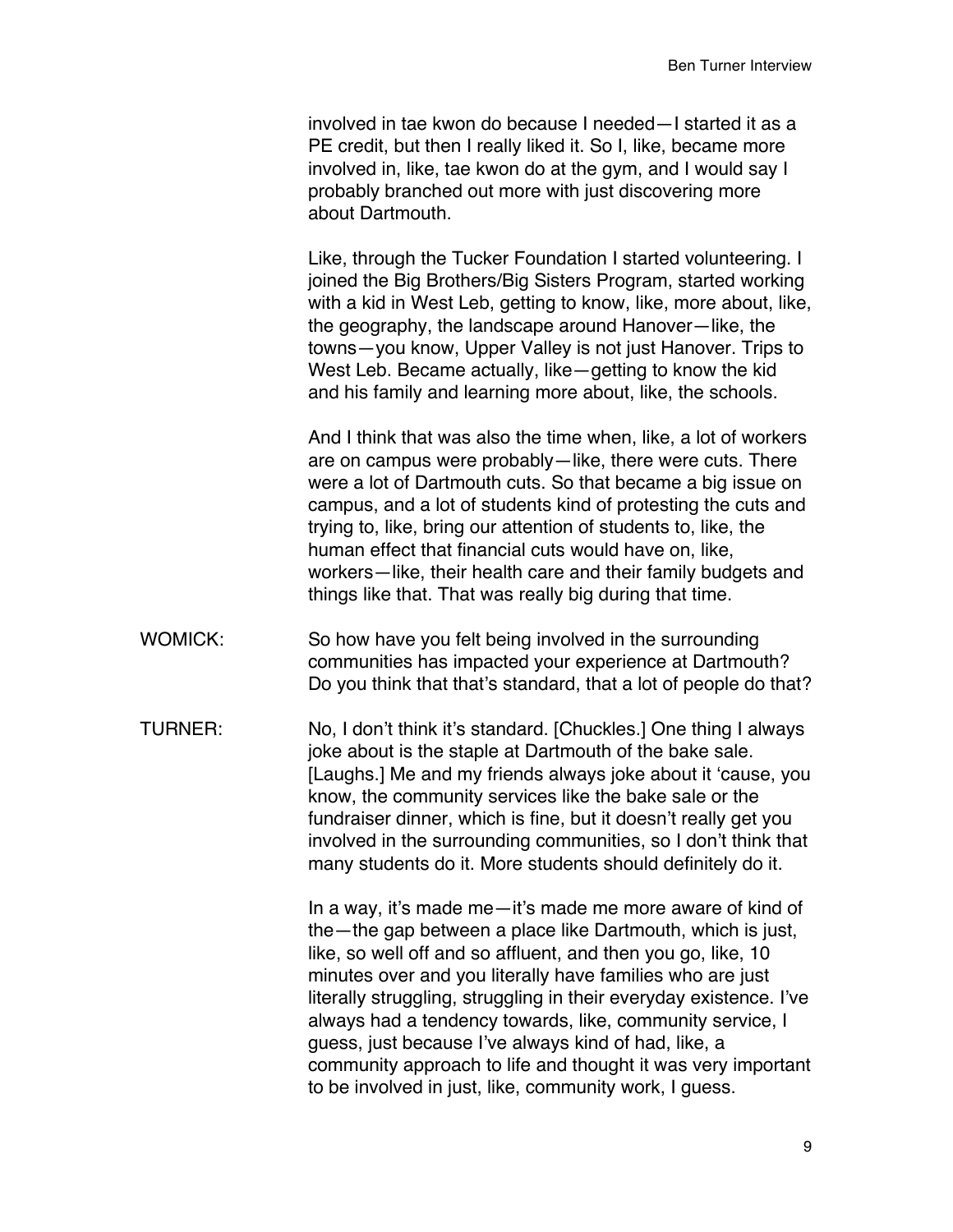But this has definitely strengthened my commitment to—like, when I leave Dartmouth, to volunteer or do other things that are helpful and that have, like,—you can kind of see, like, this real impact on people's lives. I always just think if we could somehow just take some of the, like, educational resources or opportunity and just give a little to West Leb, it would be good.

But it also taught me—it also taught me the importance of Dartmouth—like, the economic importance of Dartmouth to the entire region 'cause so many people work at Dartmouth, and that's kind of going back to when we talked about the impact that financial cuts would have on the Upper Valley and people's lives.

- WOMICK: Yeah.
- TURNER: Yeah. So I guess I started thinking about, like, institutional—I don't know if it's power or impact, I guess. Yeah. And it really helps you—I don't want to conflate people's experiences, but it's kinda like when you're going through foco or you're in the Hop, 'cause—kinda between, like, people who work with DDS and custodians. I feel like those are, like, the most Upper Valley residents and possibly—like, more native Upper Valleyans that Dartmouth students come in contact with. So I guess that kind of humanizes them a little more and it makes you a little more curious. Like, what's his story? Or where he's from—what's is his life like? Yeah.
- WOMICK: Yeah.
- TURNER: Yeah.
- WOMICK: Would you say there is a, quote, "Dartmouth community"? And, if so, who's a part of it?
- TURNER: A Dartmouth…I would say there are many communities within the Dartmouth community. [Laughs.] Obviously, the larger Dartmouth community being the university and the college, the campus and everyone who comes here. We all—you know, we're all here for the degree. We all are invested in higher education, 'cause Dartmouth's, like, a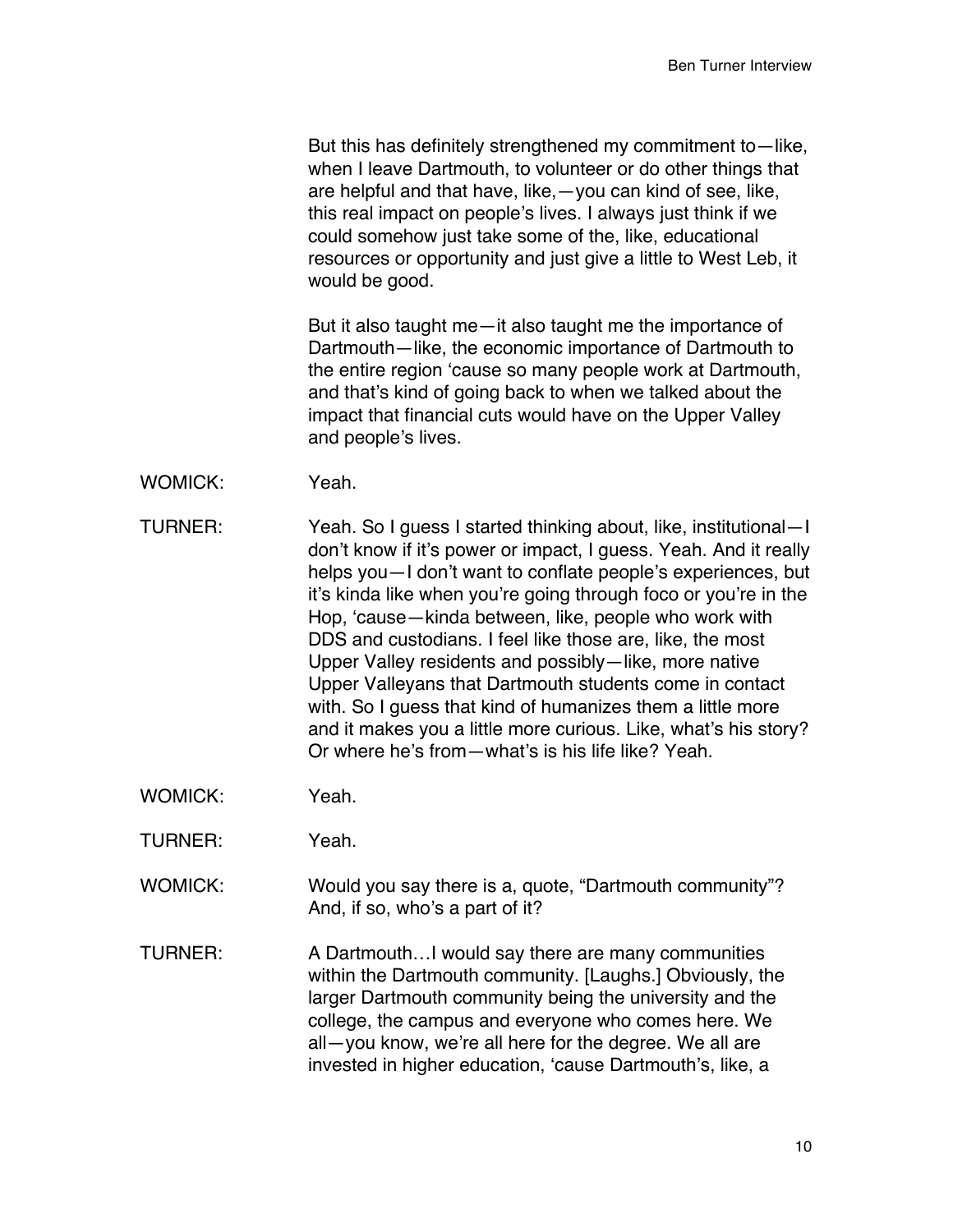great place, a great school. So I think that's the overall community.

But then there are many other communities. Like, I'm affiliated with the AAm. There's, like, you know, Greek communities, divisions within the Greek system that, I would say, probably make up different communities. A lotta sports teams, I would say, have their own communities. I would say the college works hard or definitely likes to promote an overall community, but Dartmouth is a place where there are a lot of smaller communities within the larger community. Yeah.

WOMICK: So we got up to junior year. What about this year?

TURNER: This year. Well, I finally got a good internship [laughs] that I did last summer, and that was in sales at Google, and that helped me to realize I will never work in sales. [Both chuckle.] And, you know, I did some things. Like I took LSAT. I studied and took the LSAT and sent off my applications to law schools, finished my major, got lotsa recommendations. I took some classes with, like, the same profs—like, the same profs over again, which I find is one of the good things about, like, getting older at Dartmouth. You really get better relationships with you professors, especially if you take them multiple times.

> And I've also—this year, for me, has been more a year of kind of reflection and rethinking my Dartmouth experience. Like, *What haven't I done?* Like, just last week, I did the intro at the wood shop, and I'm gonna attempt to make a rocking chair before I leave. Yeah. [Chuckles.] And I bought a movie pass from the film society. So I guess just trying to do all the little things that they always tell you in the view book. "This is what you can do."

So now I'm doing them, and I'm still working. I work at Kresge, so I'm still working at the library. Yeah.

WOMICK: What would you say has been your principle community at Dartmouth?

TURNER: My principle—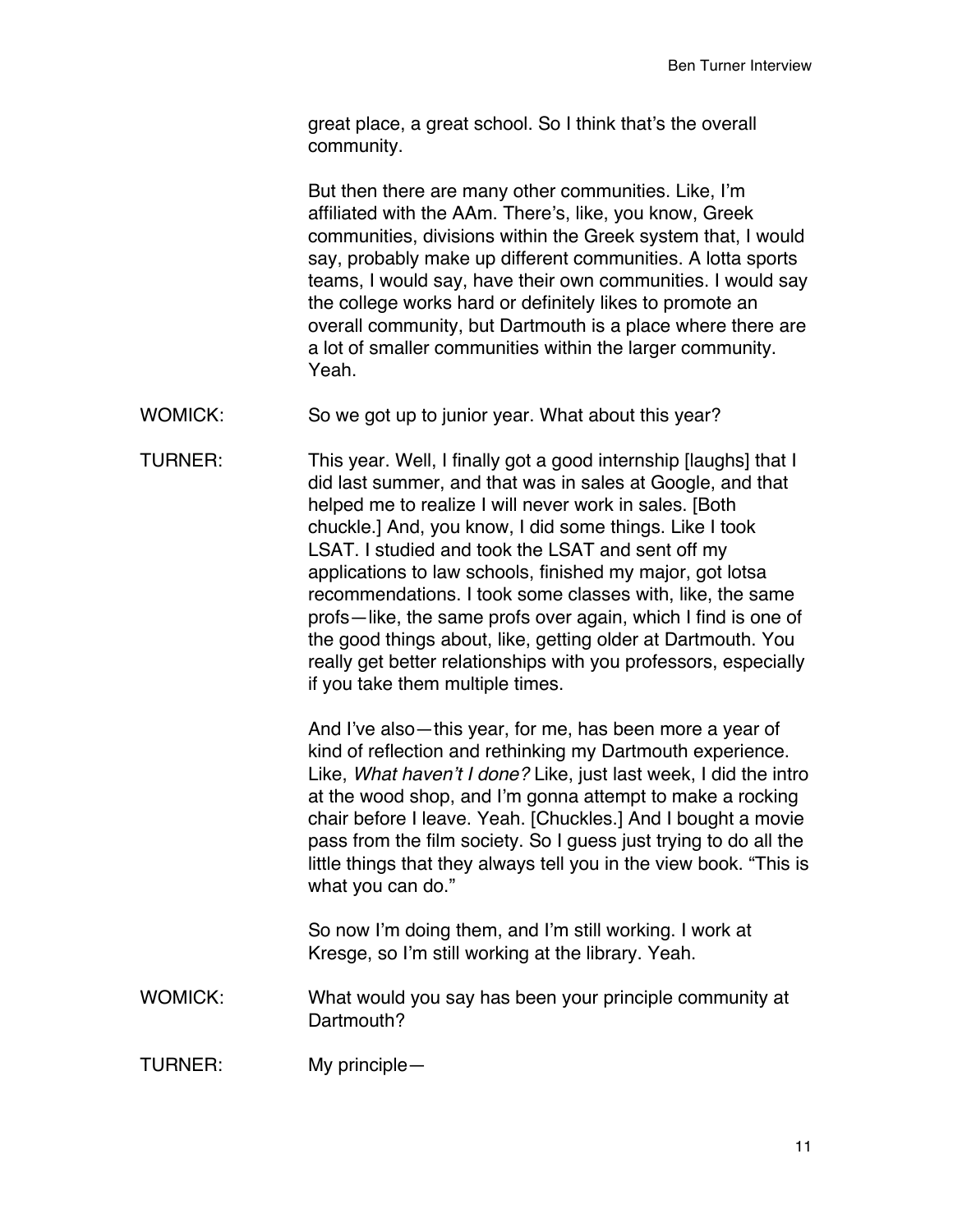- WOMICK: Would you say it was friends that you made during your freshman year or that you met over the years in different activities? Just how did you find the people that you spend most of your time with?
- TURNER: For me, the friends I met my freshman year are definitely at the core. And now it's expanded to include, like, a friend of my freshman floor roommate or a friend who you met through someone else, who we just kind of—I guess we just clicked with. That's how it's kind of grown. It's grown really organically. It hasn't grown through organization—like, affiliation with organizations.
- WOMICK: Have there been any times at Dartmouth that you felt like you were on the outside or that you didn't belong?
- TURNER: [Pause.] I would say there are definitely times when you feel like an outsider, you know, especially myself: like, minority student; I'm not rich. You know. [Laughs.] So I don't really fit into, like, the WASP-y upper-class, privilege, "Let's go to the Derby party" lifestyle. [Laughs.] So just having kind of a culture surrounding that on campus. And not that there aren't other groups. There are a lot of groups at Dartmouth who try to promote different cultures, different experiences, but just having that play a dominant part, and having that be normalized, I guess, is really—is really what makes it a dominant part of the Dartmouth culture. Yeah.

So I guess when you come up against that type of atmosphere, whether it's, like, events or certain—or just maybe certain viewpoints within classes or just the fact that it's so normalized. And it's not necessarily seen as another perspective but just, like, the standard Dartmouth. Like, this is what Dartmouth should be.

So in those instances, I would feel like an outsider. But I've always felt—[Long pause.] This year, I think I'm starting to feel more like Dartmouth is more my own. [Chuckles.] Which is kind of sad, because I'm leaving. But it will be good for alumni relations, I guess. [Laughter.]

WOMICK: So do you see yourself keeping some sort of involvement with the college after you graduate?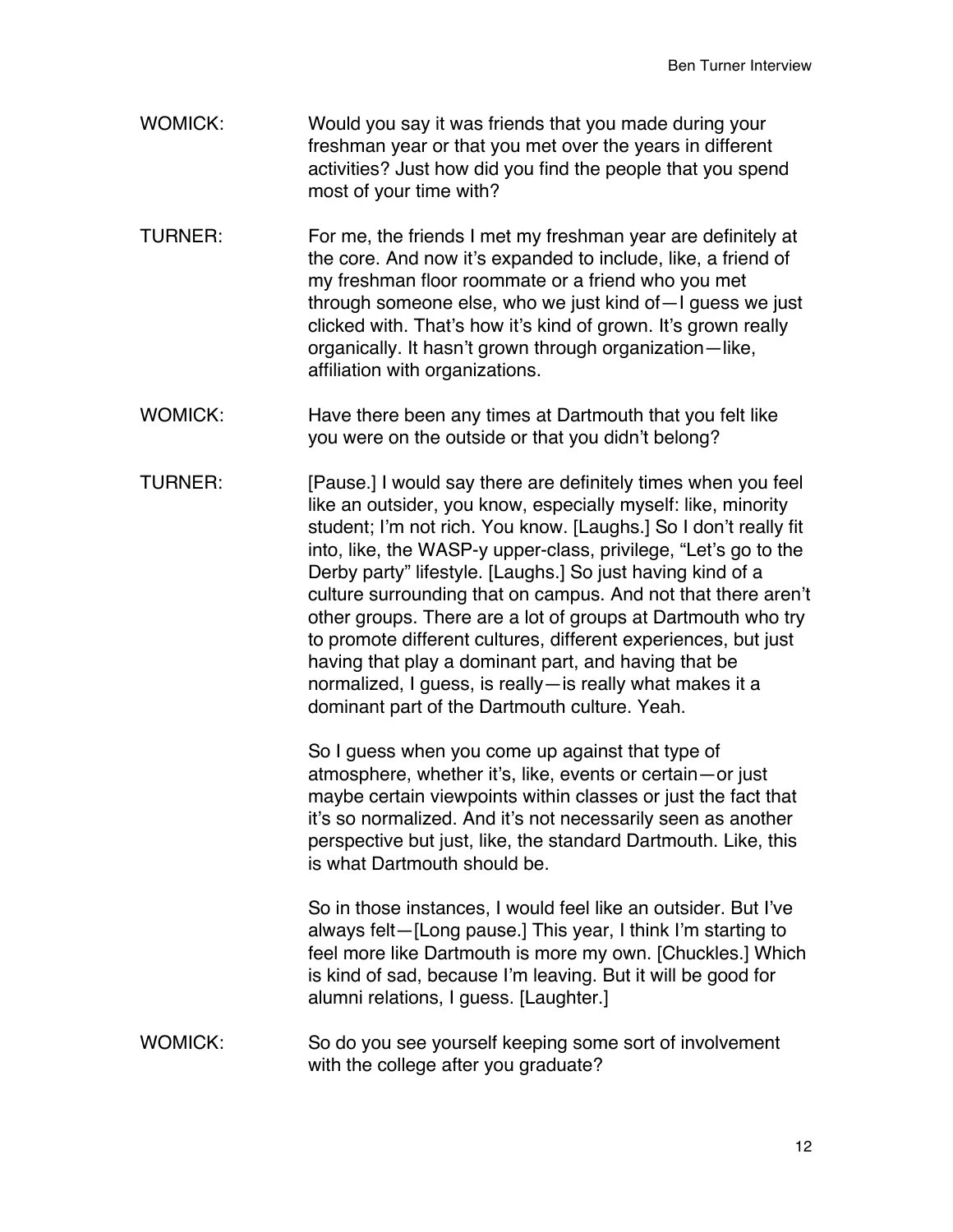- TURNER: I do. I do because I think it's important that people from different backgrounds and different experiences stay involved in the college and make sure that a lot of perspectives and interests are represented in the college, just for future students and future, like—just making the college better every day, like in the future and all.
- WOMICK: Yeah.
- TURNER: Yeah. And I think—because I think it's just important for everyone to have a sense of ownership in Dartmouth.
- WOMICK: So right now, who would you say does and who doesn't?
- TURNER: [Pause.]
- WOMICK: There's no wrong or right answer.
- TURNER: [Chuckles.] That's a tough one. Well, if you feel like you're an outsider, you probably don't have a sense of ownership in the college, and a lot of times you may feel more stress than anything else about being here, especially if your background is different—[Pause.] Or just any type of differences that are kind of apart from kind of the dominant frat culture. So that probably would give you less of a sense of ownership in the college.

But I think everyone has the ability to, you know, go out and kind of voice their experiences, kind of articulate what they would like Dartmouth to be or become, if they feel like it's insufficient in any ways for them. But it's not always—it's not gonna be easy because, as you know, if you voice any type of—like, anything that kind of differs, or sometimes even if you just voice a criticism, sometimes it can be—Dartmouth is such a good place and it's such an affluent place, with so much opportunity and so many good things about it $$ whether it be, like, the academics or the clubs or, you know, all the great speakers we have on campus, that sometimes people can—it's such an ideal world. You know, it's kind of like I was saying how I romanticize Hanover earlier—that it can be hard for some people to hear criticism of a place like Dartmouth and they can just kind of dismiss the criticism as just someone who is just kind of complaining, because Dartmouth pretty much appears to be perfect, you know.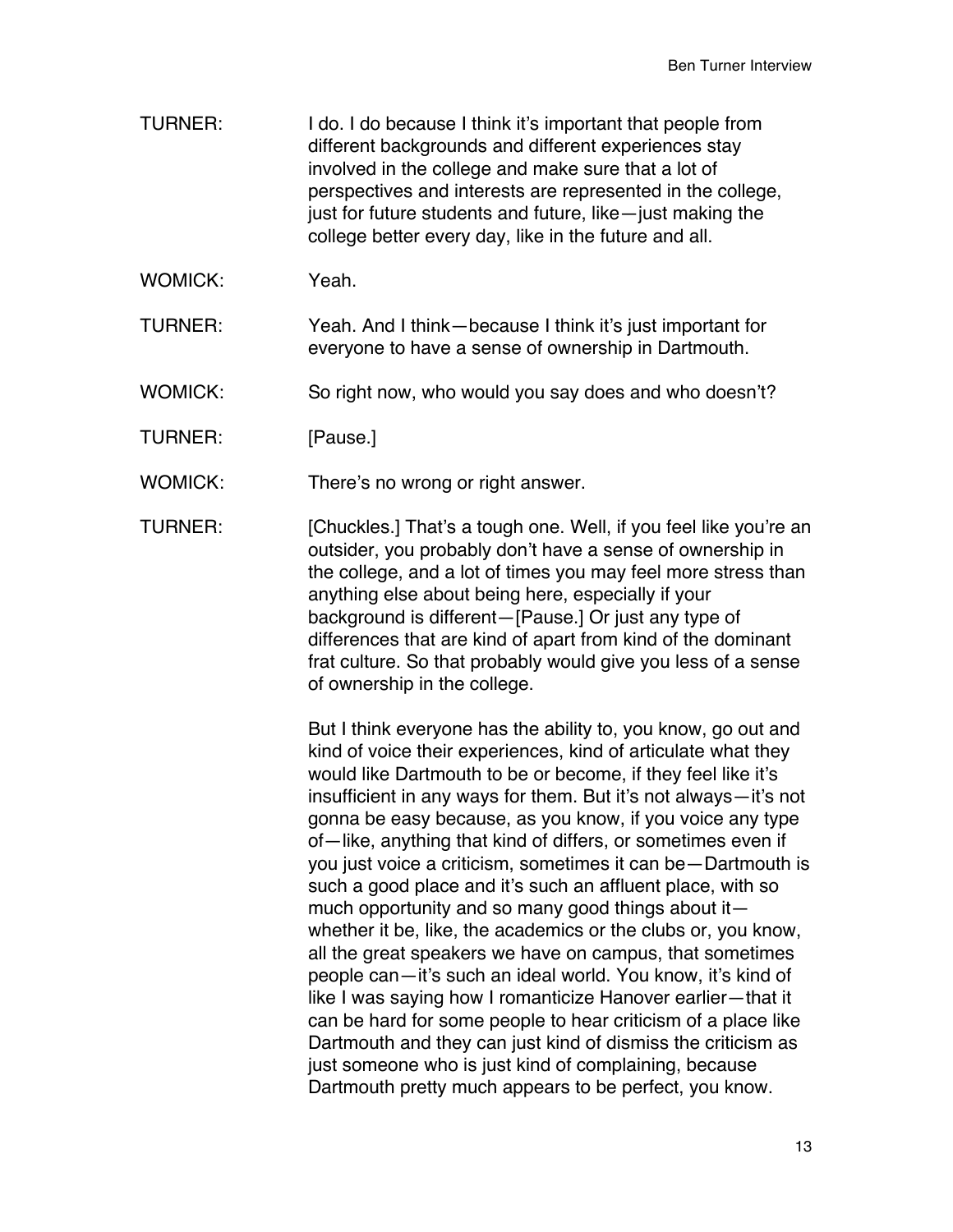There are a lotta—and it's really good in many ways. But I think it's important to voice criticism, especially when you're feeling like an outsider.

WOMICK: What role has the AAm played in your time here?

TURNER: I would say for me—I'm not as involved in the AAm now as I was, but I would say for me, the AAm has been a supportive place, especially—more so even when it came to kind of, like, academic guidance and, like, study groups and being able to kind of meet with the black student adviser and just kind of making my academic trajectory work well for me. I think it's been very important.

> I think one thing—just the AAm being here, if you're a student—and it's the same thing for, like, LALACs or the Chinese Language House. And that's not saying I think people should go into the AAm and never come out. [Both chuckle.] 'Cause I know that's a criticism of the type of cultural diversity, like, plurality that Dartmouth promotes with affinity housing, that it just kind of segregates campus.

But I think just having the AAm there as a presence, to kind of say Dartmouth—even if everyone in the community doesn't necessarily agree with the AAm being there, Dartmouth as an institution supports the AAm being there, as a space for all students who want to meet, but especially the place where students of color—where they can feel a sense of—a sense of ownership and belonging to the overall Dartmouth institution. So just being there as a symbol. I think symbols are powerful. [Chuckles.] Just like—you know, just like we know Greek life dominates campus and one of the symbols is just that you can drive down the entire row there. That's, like, right in the middle of campus. So it's symbol.

So I think the AAm, in the same way, acts as a symbol, just like other affinity housing on campus.

- WOMICK: Did you ever live in Cutter-Shabazz?
- TURNER: I did, during my sophomore summer, actually.

WOMICK: Yeah?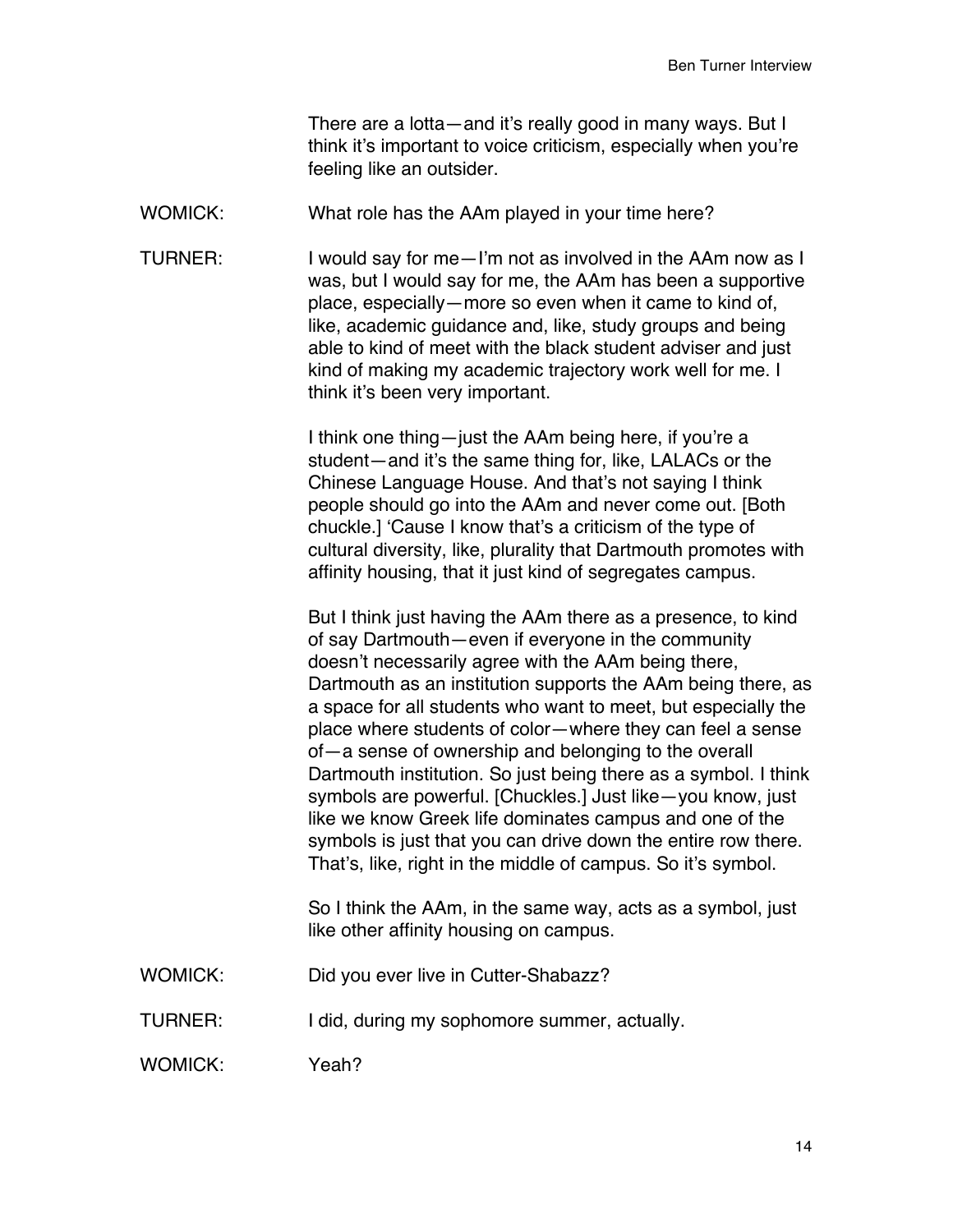- TURNER: Yeah, which makes a lot of sense 'cause usually if you're affiliated, you move into your—well, a lot of students move into their affiliated housing during their sophomore summer. And I moved into Cutter. Well, the reason I moved into Cutter is actually because they needed more people to live there, to keep the house open for the summer. And I was, like, *Well, I'm not gonna let them close the AAm*, so, yeah, I moved in there.
- WOMICK: What was that like?
- TURNER: It was pretty good, actually. I never—I always tell people that sophomore summer was my best term here, and I always attribute it to, like, the sunshine—[Laughs.]—the great weather, the great classes. I had one of my best, one of my favorite professors, [Susannah] Heschel.
- WOMICK: Ahhhh, yeah.
- TURNER: Yeah. What a wonderful lecturer she is. It was just—it was really nice to see her every day or three times a week. I think it was.

But I never really think much about my time in the AAm and how living in the AAm affected that summer. But it was great. It was great. It was a really—it was a good sense of community.

- WOMICK: Where else have you lived during your time here?
- TURNER: In dorms. I started out in the River. Sophomore, junior year I was in Gold Coast, and now I'm in McLaughlin, which is another sense of community 'cause I live in a suite with four other people, four of my close friends, who are unaffil-—one of them is affiliated, but the others are unaffiliated. So I guess I'm kind of on the outside, creating my own little communal spaces, which is good, which is good.
- WOMICK: Yeah.
- TURNER: Yeah.
- WOMICK: How do you think that you've changed at Dartmouth?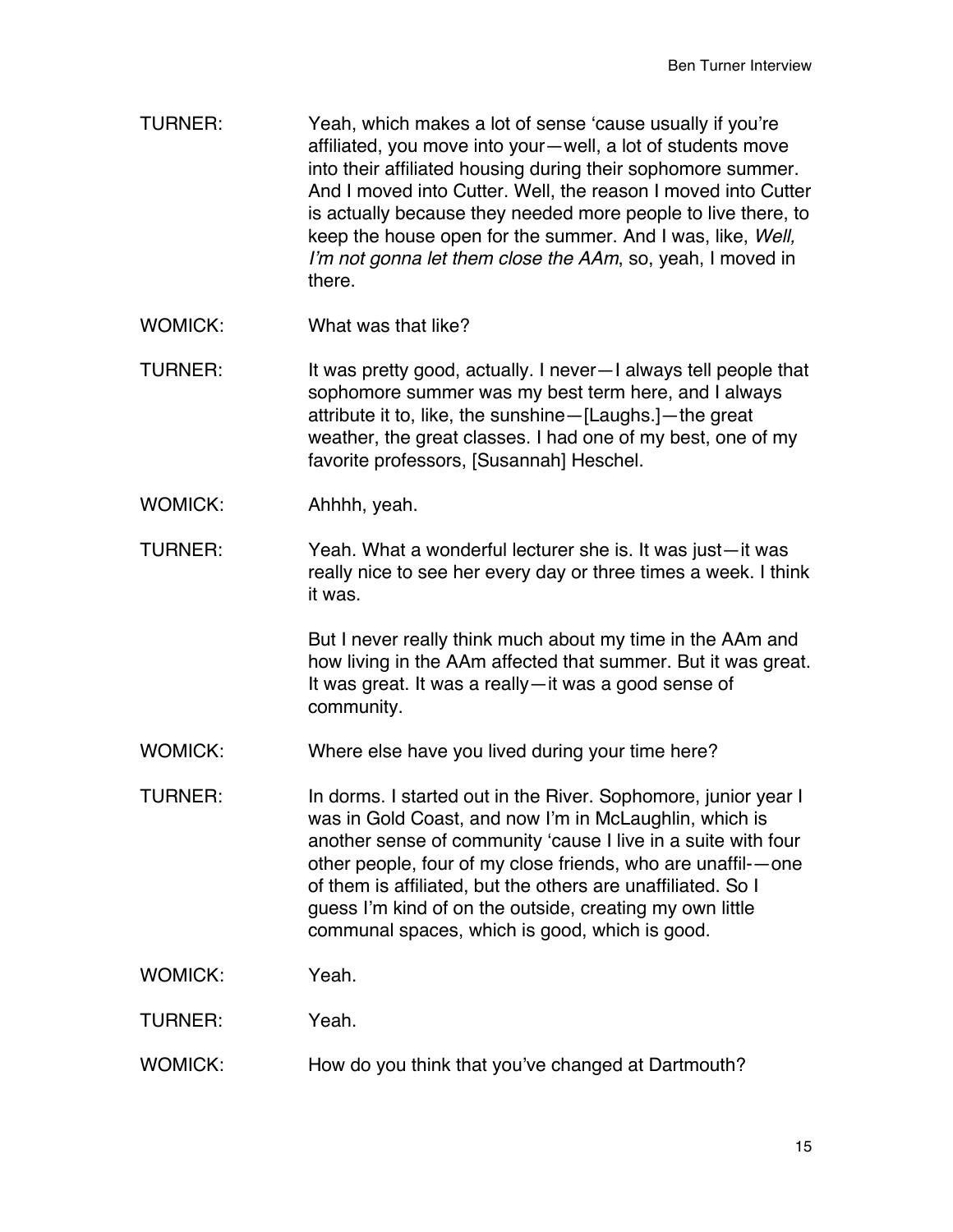TURNER: How I've changed. Hmm. Well, like I said earlier, I would definitely reiterate I think I've become more aware of, like, different cultures, different class backgrounds, different experiences and how they impact something as straightforward as—not just, like, someone's political ideology or just, like, in a class, just someone's response to something, to a topic of discussion. You know, it tells you— I'm not gonna say you can hear their response and read their background, 'cause obviously that's not always the case. But it's made me more aware of how the entire experience everything from this moment starting here to since we were born, how it just all comes together to make the entire person.

> I would say it's also made me a little less idealistic, a little less idealistic because I remember my Dartmouth interview. I talked about, like, microfinance; I talked about, like, social development. And, you know, I was really—President Kim would always quote Dickey, you know, "make the world's problems our own," to paraphrase. And I could say that was really my approach coming into Dartmouth. [Chuckles.] I was very excited about the big problems. And I still am, to a certain extent.

But after coming to Dartmouth, it kind of gives you a better view on why we can't always find the solutions to the big problems, just because there are so many different experiences and there are so many different approaches, to the point where, you know, some things I thought were problems, you may not think are problems, and some things that you think are problems, I may not think are problems.

So you get a more complicated view of the world, whether that's through the academic experience of learning—you know, learning so much—or just going out and meeting people and having lunch conversations and talking with your professors. The world gets a lot more complicated. [Chuckles.]

WOMICK: Yeah, it does.

TURNER: Yeah. [Chuckles.]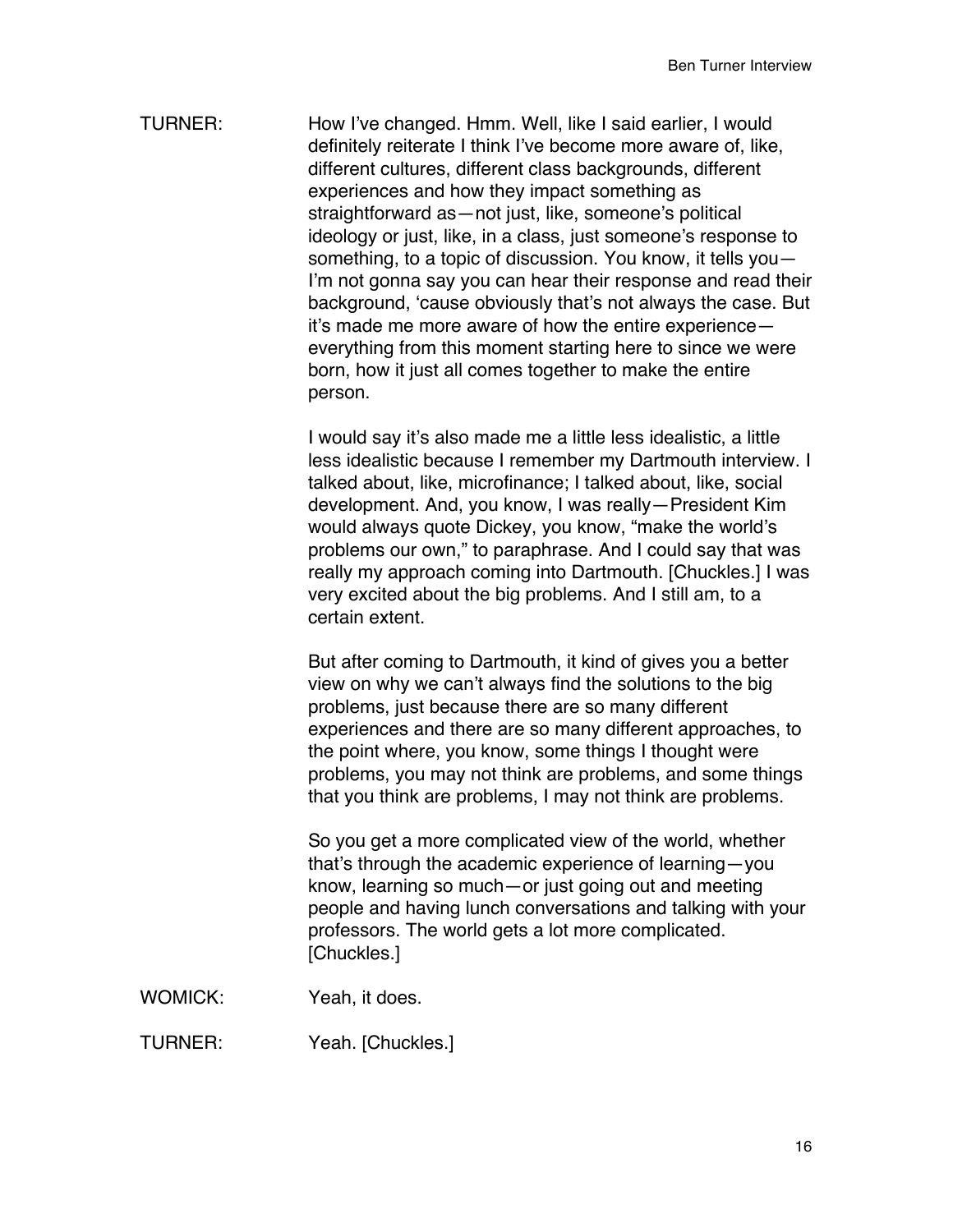WOMICK: So how do you think Dartmouth has changed since *you've* been here?

TURNER: How has Dartmouth changed since I've been here? Well, it's kind of hard for me to answer, simply because I don't really have the perspective of before I got here, so I don't know if things just move in cycles [chuckles] around here or if what I perceive as change is actually—you know, it's this type of linear or long-term change.

> But just during my time here, I think I've seen—whether it's, like, the students who, you know, kind of represented or joined forces with the workers to protest the cuts, or articles that made national news about hazing. Not necessarily commenting on motives, but just having the whole hazing thing come out and be questioned, or—

Just last week, there was a great—there's, like, this cool program in FoCo, in the Food Court, the red cup program, where students can use a red cup if they wanna meet new people, which I always think is great because I always say after orientation, people just stop—they stop meeting new people. So I think that is great.

So I think there have definitely been some positive changes. There've been, like, some changes I would view as positive since I've been here, just from some of the criticisms I probably initially had with Dartmouth.

I would also say—what's some other changes? Well, the campus has changed. The campus has changed since I've gotten here. The new arts center, the Black Arts Center opened. The Loew Theater was moved. I actually went there a couple of weeks ago—well, right before spring break—to watch a French-language film there. So that's nice.

And I guess the Life Sciences building opened since I've been here. The new Food Court, Collis—yeah, there have been a lotta, like,—[chuckles.]

- WOMICK: Campus looks really different.
- TURNER: Yeah, campus looks different, a little. So those are the changes I've definitely seen. The Dean's Office moved, too.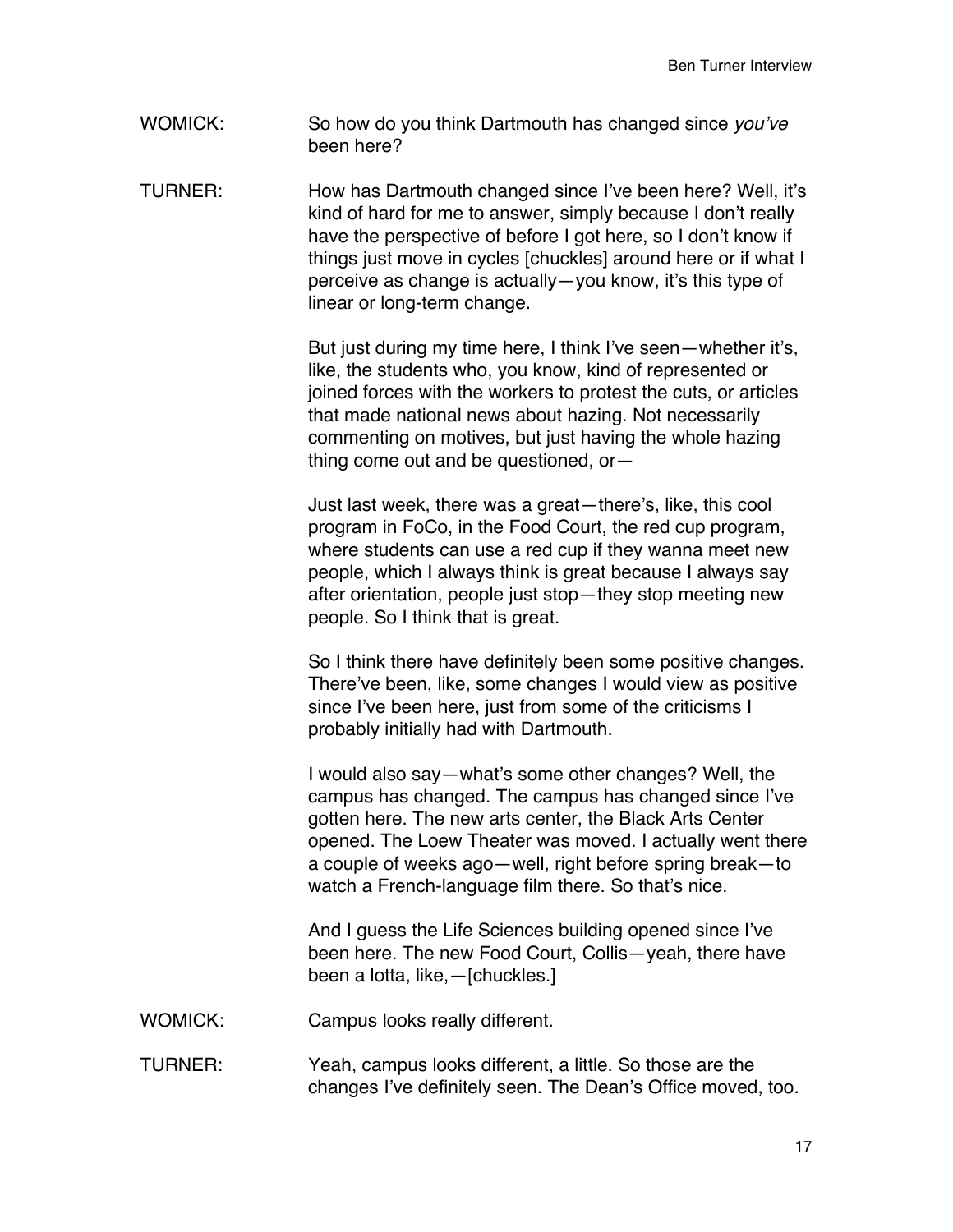The deans moved into the library, whereas they used to be in Parkhurst. I guess you can say they moved closer to the student population.

So those are some changes that have definitely happened since I've been here.

- WOMICK: Yeah. That's a lot of changes.
- TURNER: Yeah.

WOMICK: What would you say has been your most meaningful experience at Dartmouth?

- TURNER: [Pause.] I wouldn't say there's been a single meaningful experience. I would really say it's the way they've kind of all intersected and they've kinda all come together. So from participating in, like, different organizations, to volunteering, to working at Kresge—you know, working under a manager [chuckles], to moving in with my friends this year, to goin' out in town, turning 21 and getting the first margarita from Molly's. It's definitely just all come together to create a meaningful experience. But I wouldn't say I could point to one particular time and say, "that, that was the most meaningful experience.
- WOMICK: What advice would you give to someone who's just coming to Dartmouth?
- TURNER: I would say explore your interests. I would say explore your interests. Explore your interests, meet new people. If you find something you're really interested in—like, one, maybe two—I wouldn't overextend myself 'cause in the long run, you'll probably be more impactful if you just have one or two things that you really can dedicate time to outside of class.

And if you're a athlete—so, I would recommend that you join something else and not necessarily Greek related. [Both chuckle.] 'Cause Greek is great, but I think a lot of Dartmouth students spend a lot of time with the—because we have no many organizations at Dartmouth, but I think a lot of them suffer because between the quarter system, between not having—you already don't have a lot of time for your classes, and then we just spend so much time on Greek life, which is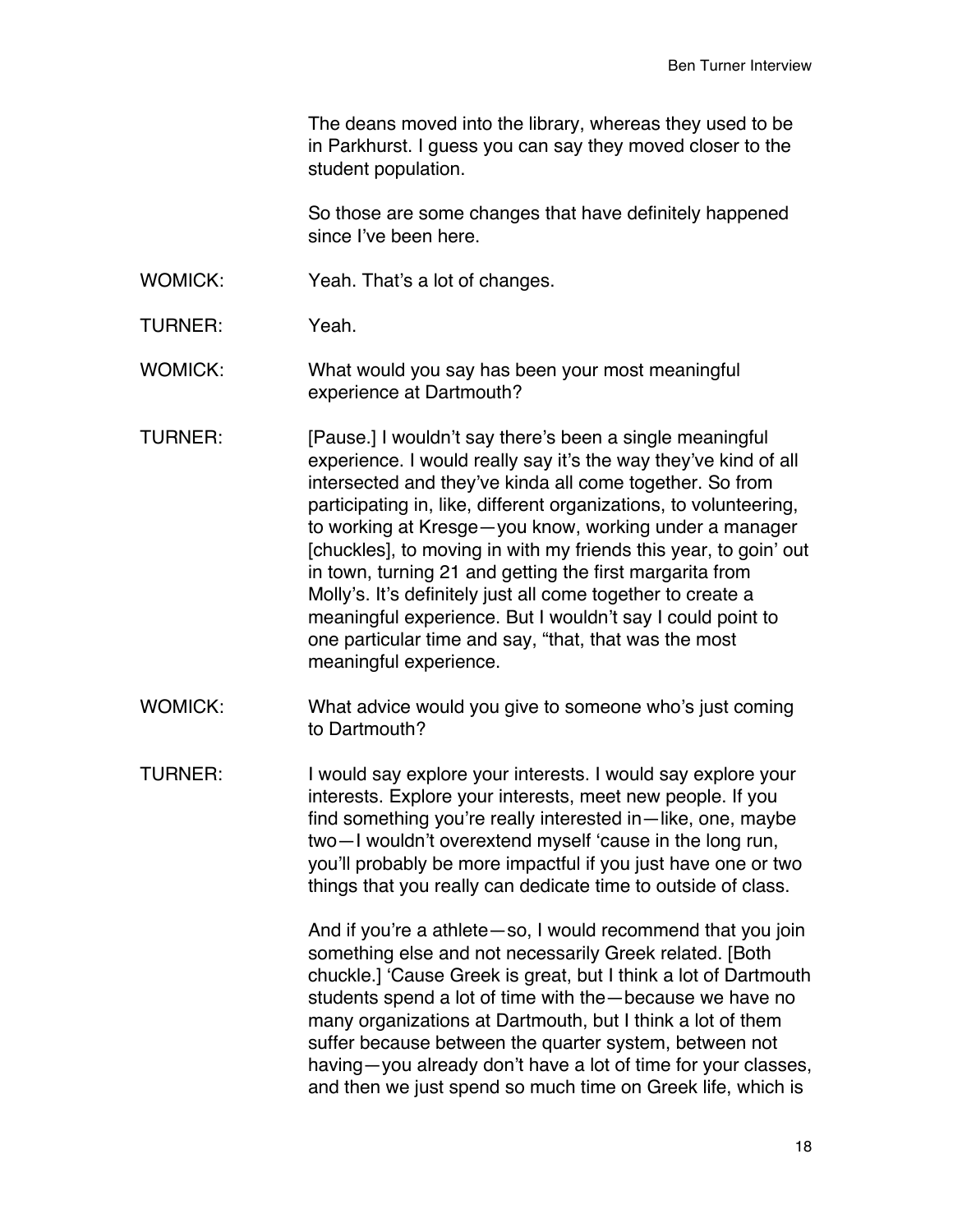great, but I would say try to pick at least one organization outside of that and really, you know, try to build something there and dedicate your time to it. Yeah. And I think you'll find that it's really fulfilling, and I think it really adds overall to campus life. So the organizations aren't just failing and restarting every quarter, which is, like, the story of Dartmouth. [Chuckles.] Yeah.

And just stay positive, I guess. [Both chuckle.] And have fun. It's college. It *is* college, you know? It *is* college. So definitely have fun.

- WOMICK: It is college.
- TURNER: Yeah.
- WOMICK: So I think that's it for my questions. Is there anything I haven't asked you about you wish I had or that you'd like to talk about that we haven't covered yet?
- TURNER: Dartmouth's location. The location is interesting, especially the question about "does it impact your sense of community," because I don't necessarily think it impacts your sense of community, but it makes you—well, you could say it impacts your sense of community, but I think it really makes you question community and how you feel about community and your relationship to the community, because you're here; you're in Hanover; there's nothing else. So you're kind of like in a relationship and you have to make it work. [Laughs.] So I think there's a lot of critical kind of questioning and analysis of community relationship, how Dartmouth kind of blends. More so if you feel like an outsider. [Chuckles.] But it's still there overall, within the institution. So I think that's a positive, I guess, that people are kind of forced to—it's a good experiment. It's a good experiment to kind of bring everybody together and just kind of force us to make it work. Yeah.

WOMICK: Yeah. Big change for some people.

TURNER: Yeah, a big change for some people. For others, not so much. I think just having the critical voice there is good, too. Yeah.